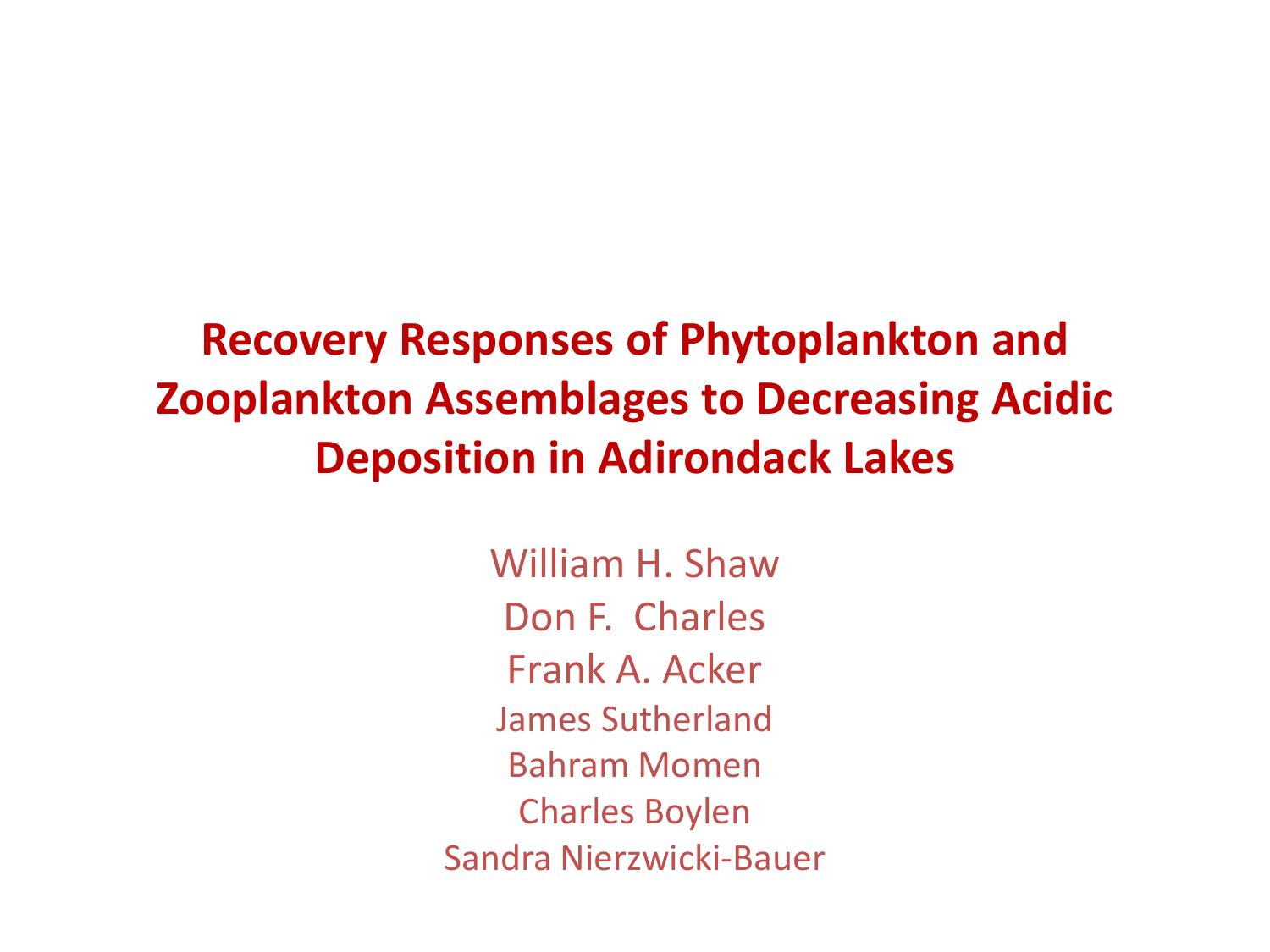

### CLEAN AIR ACT AMENDMENTS (CAAA) 1990

• Significantly lowered SO4– emissions and marginally lowered NO3- emissions

• Created a prospect of Acid Rain Abatement and potential recovery of acidified Adirondack lakes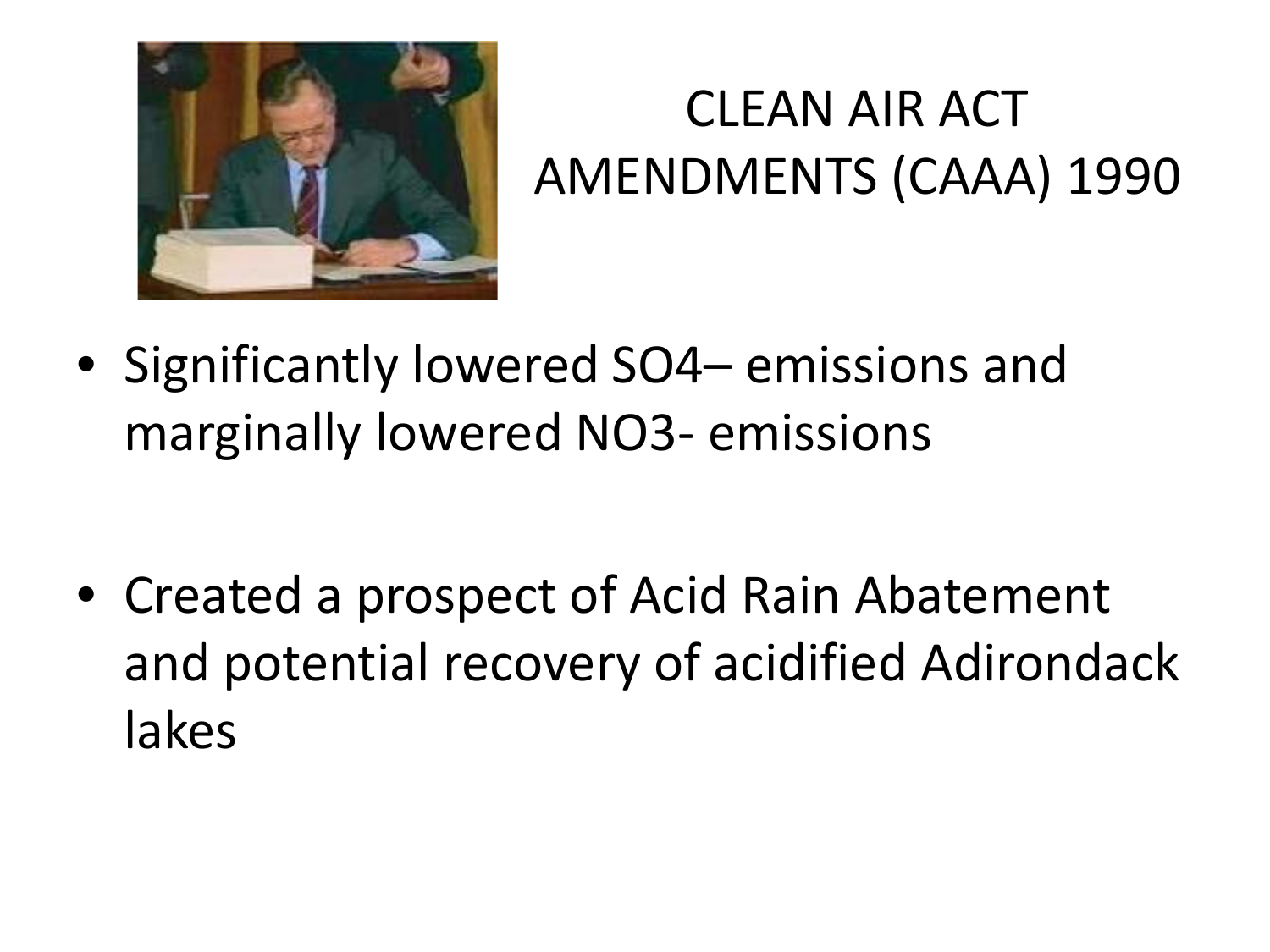

## **Is there evidence in Adirondack lakes for**:

- Chemical Recovery Increasing lake pH
- Biological Recovery
	- Changes in phytoplankton and zooplankton with pH increases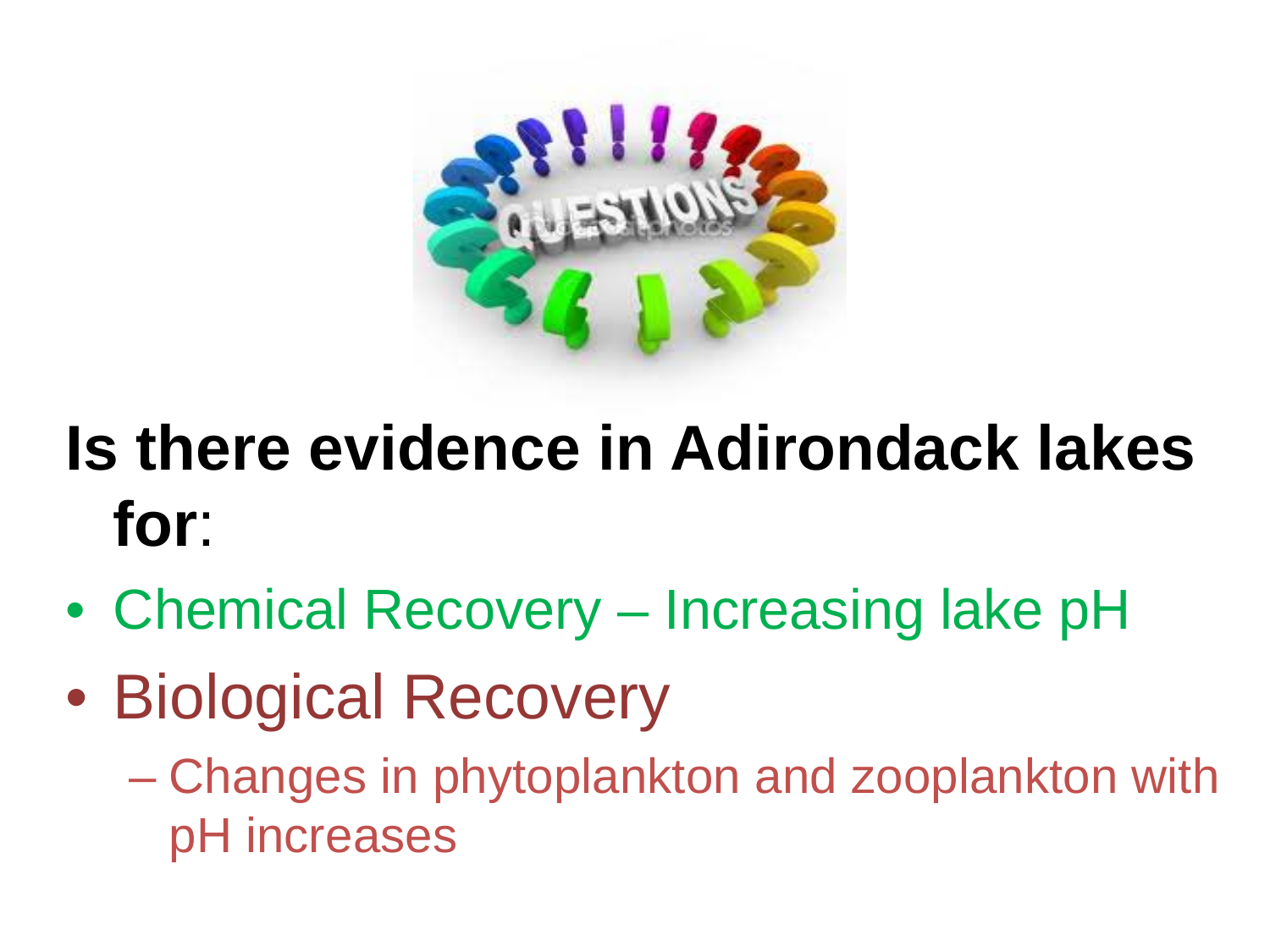### **Adirondack Effects Assessment Program (AEAP)**



# **Study Sites**

- 30 lakes and ponds
- Southwest Adirondacks
	- Highest acid deposition
	- Most acidic lakes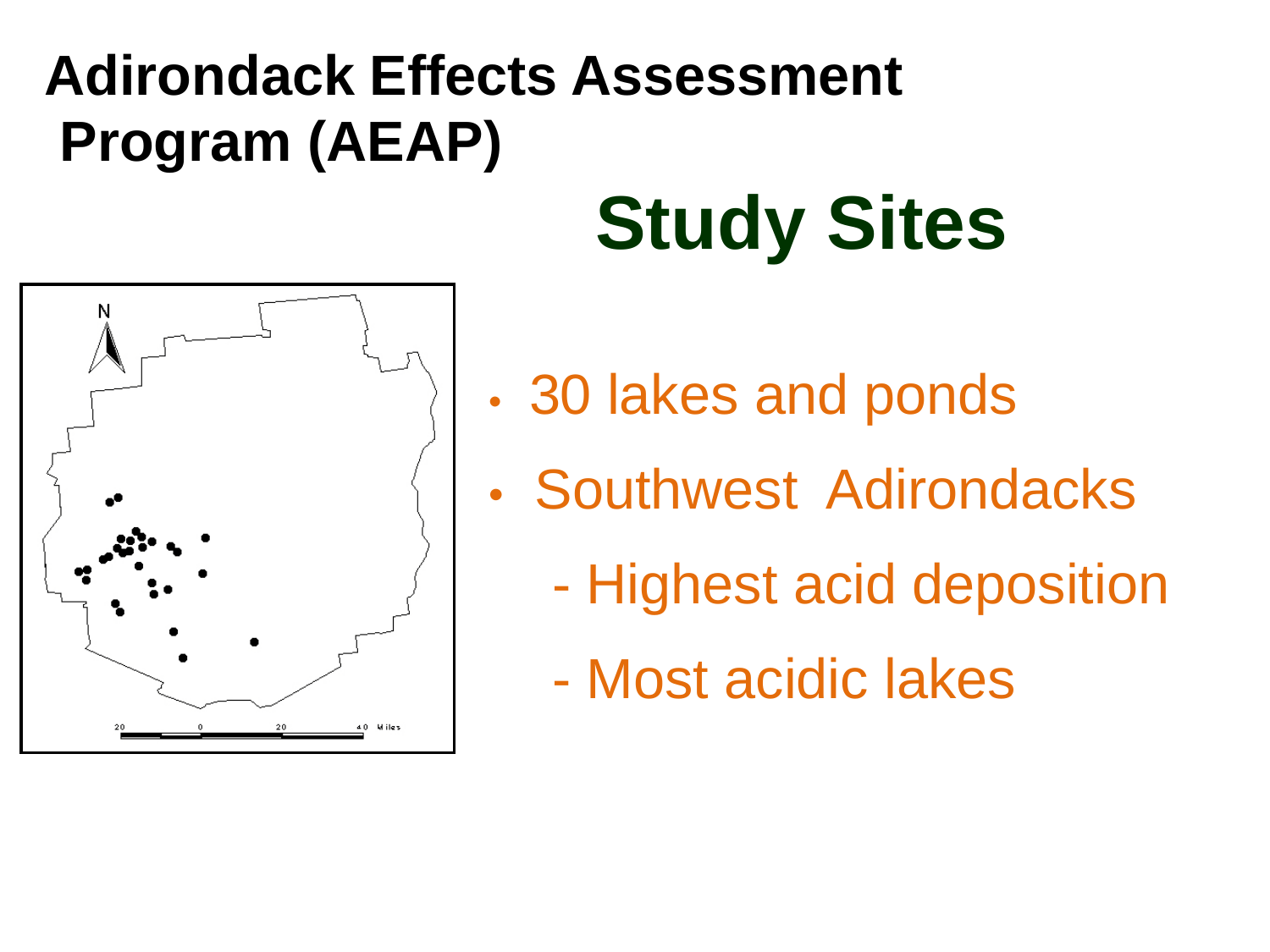# Possible Recovery Responses

- Increased number of taxa
- Change in proportion of species groups
- Change in taxon abundance
- Increases in community variables:
	- Species Richness
	- Species Diversity (Shannon Weaver Index)
	- Community Evenness (Species distribution)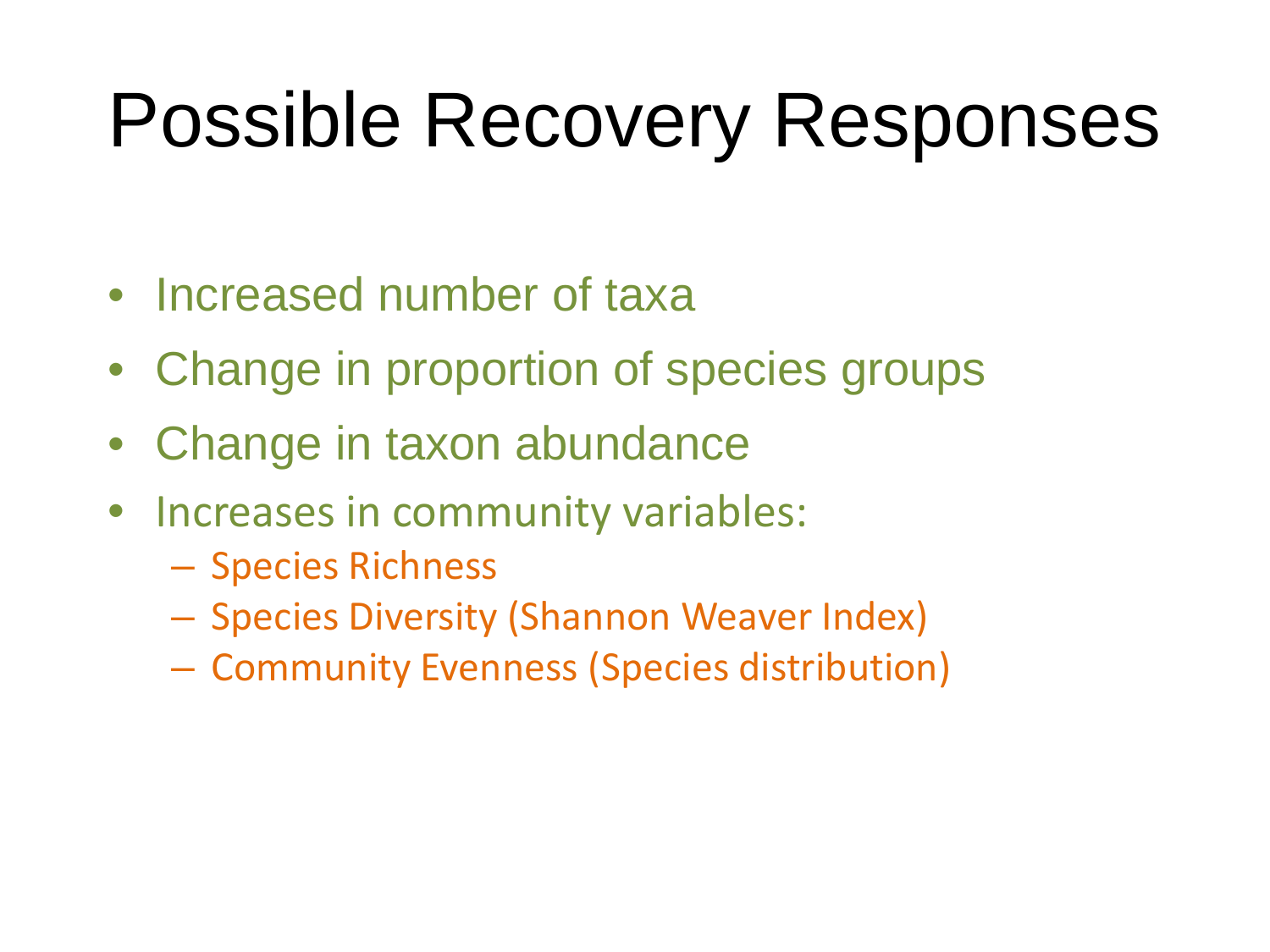# Plankton Samples

- Integrated sample (tube); surface to:
	- 1% light phytoplankton
	- 1 PPM dissolved O2 zooplankton
- Sampling:
	- 3 samples / yr. 1994-96 (June July Aug)
	- 2 samples / yr. 1997-2006 (July Aug)
- 30 lakes (pH 4.5-6.8)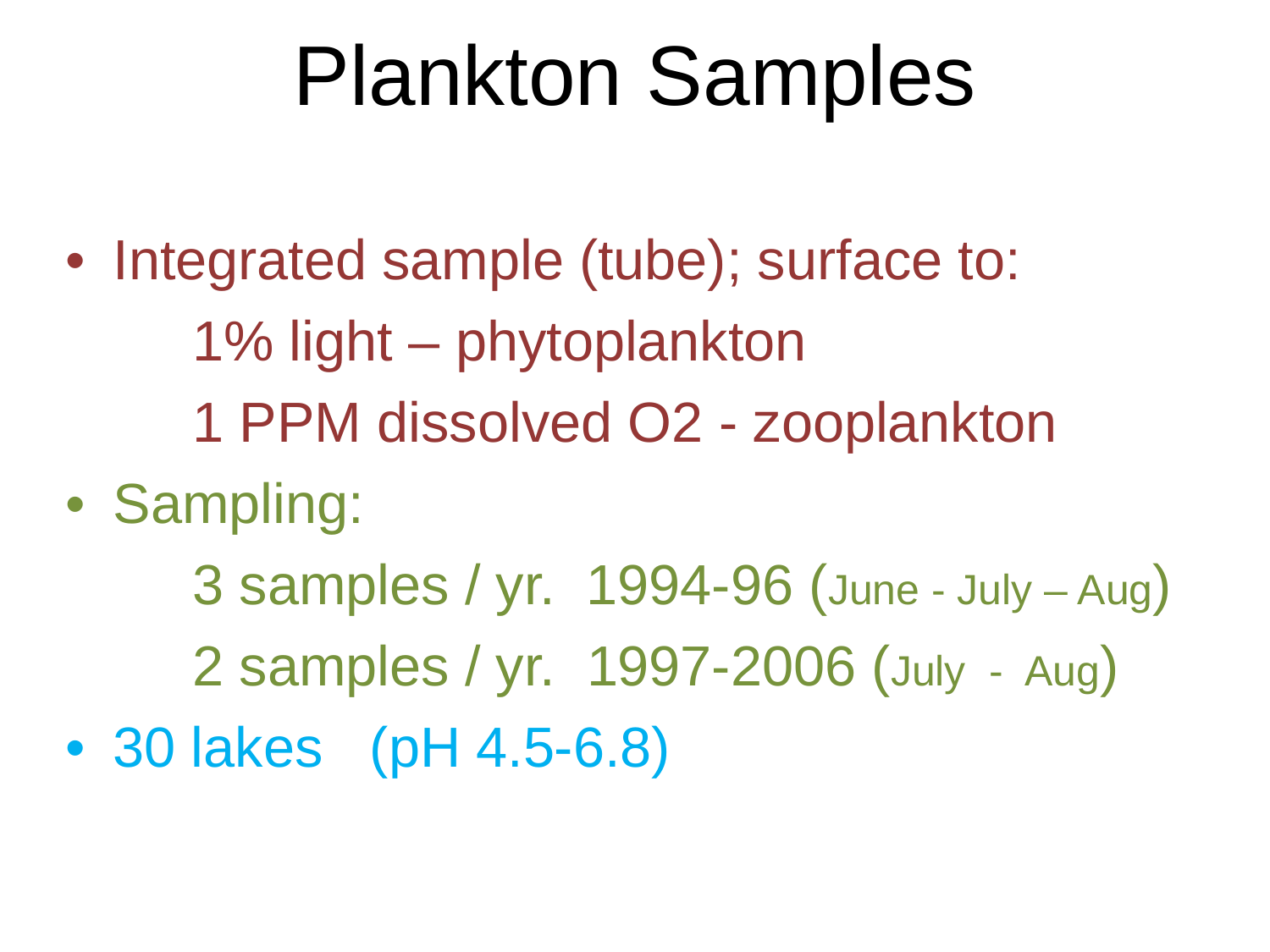### CHEMISTRY RESULTS: AEAP 30 LAKES AVG. pH : Time Regression

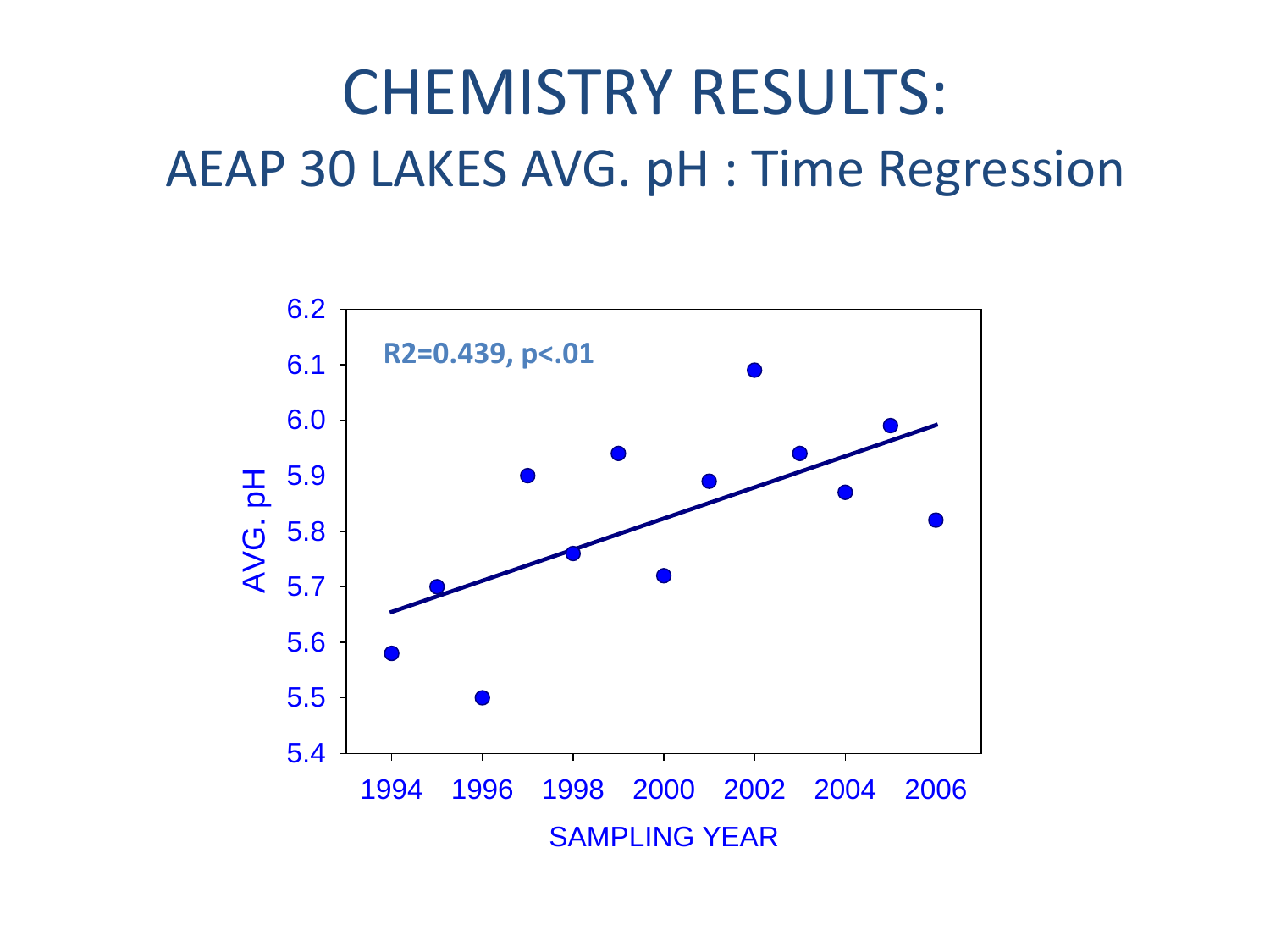# pH CHANGES IN INDIVIDUAL ACID LAKES

- Regression Analysis
	- pH vs. time per lake
	- 14 lakes showed significant increases (p=<.05)
- pH Difference between beginning & end
	- Avg. pH 1994-96 Avg. pH 2004-06
	- ∆ pH 0.3 ≈ Regr. Sig p<.05

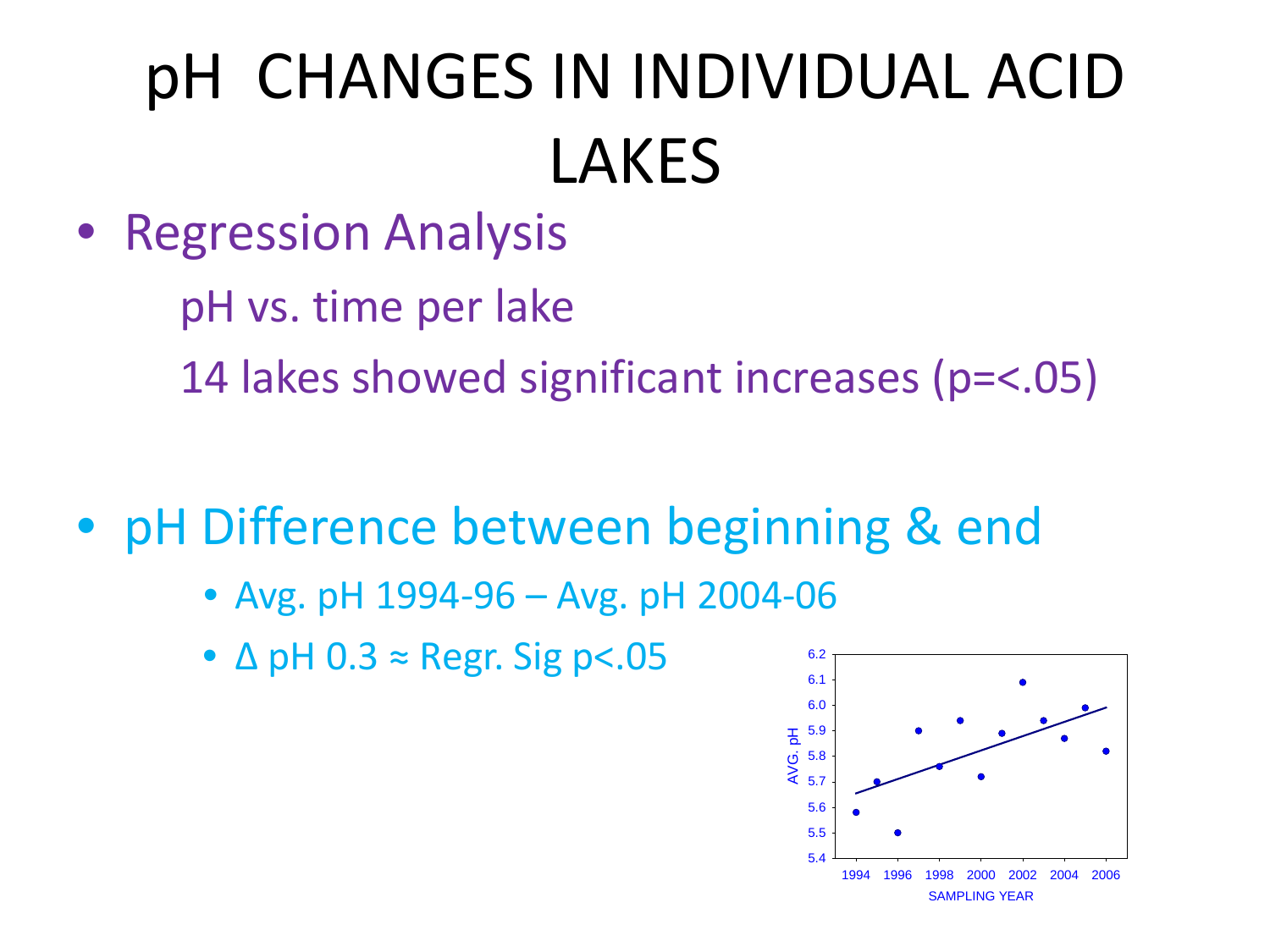# pH CATEGORIES OF AEAP LAKES

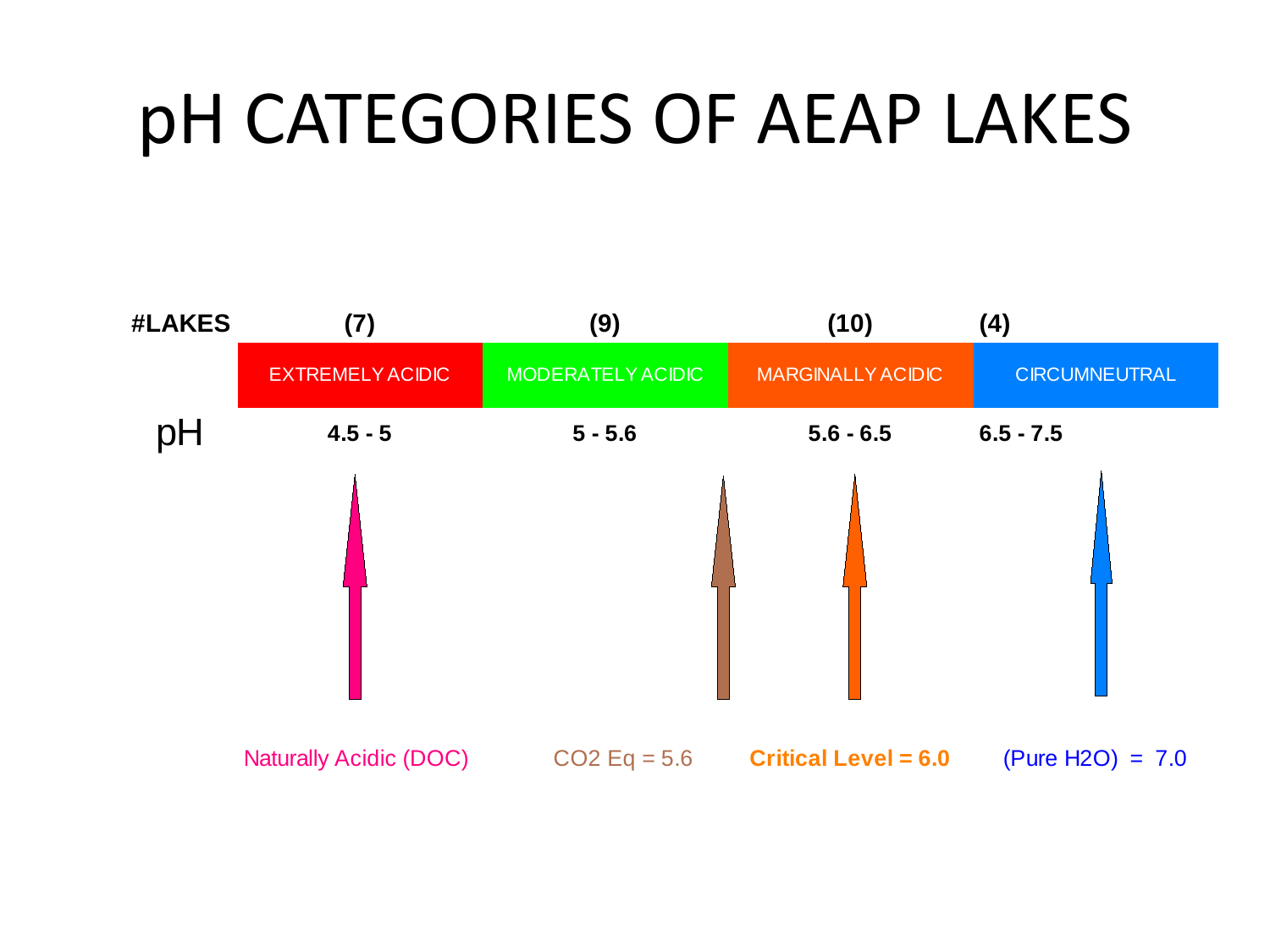# **CHEMICAL RECOVERY ACCOUNTING pH CHANGE PER LAKE (13 YEARS)**

- CIRCUMNEUTRAL 4 (Initially > pH6.5)
- HIGH DOC 5 Unlikely to > pH5.6
- CO2 Eq. 4  $\rightarrow$  5.6-5.9
- CRITICAL ZONE  $2 \rightarrow 6.0 6.25$
- FINAL RECOVERY  $6 \rightarrow 6.5$
- REMAINED ACIDIC 9 <pH 5.6
- **Evidence of Recovery in 12 /21 likely lakes**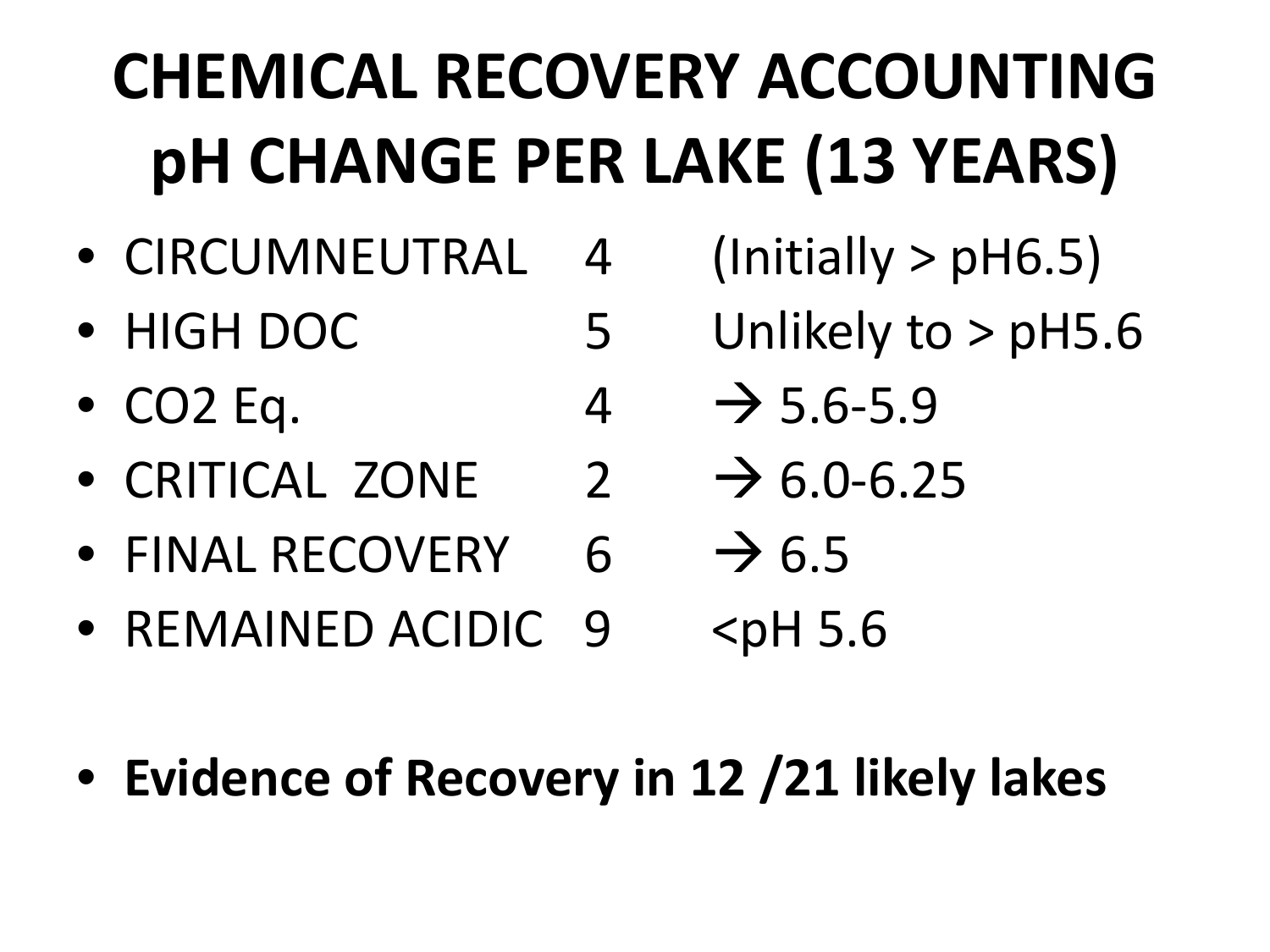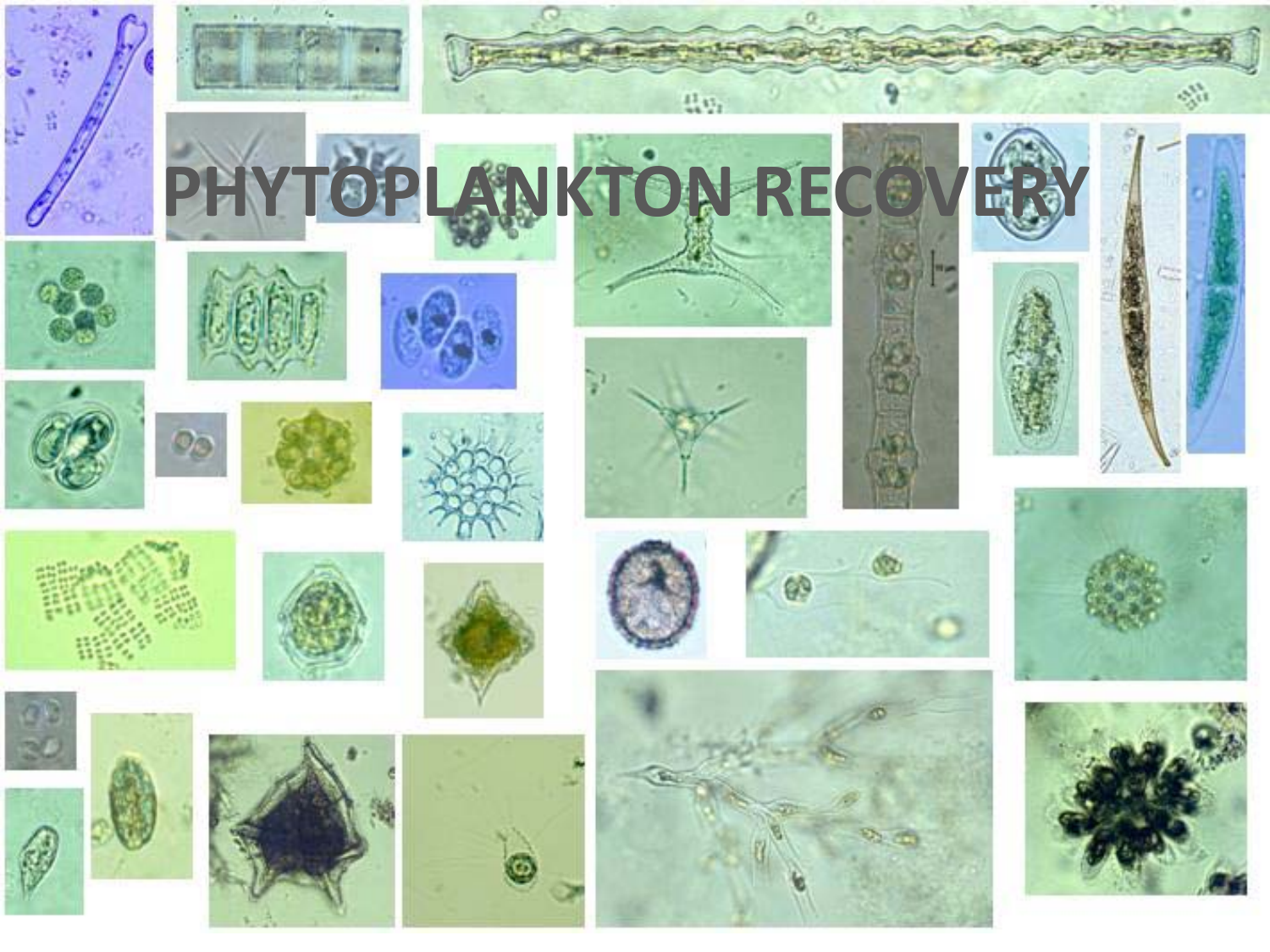### Number of Taxa / Sample vs. pH 30 lakes – 13 years – 750 samples

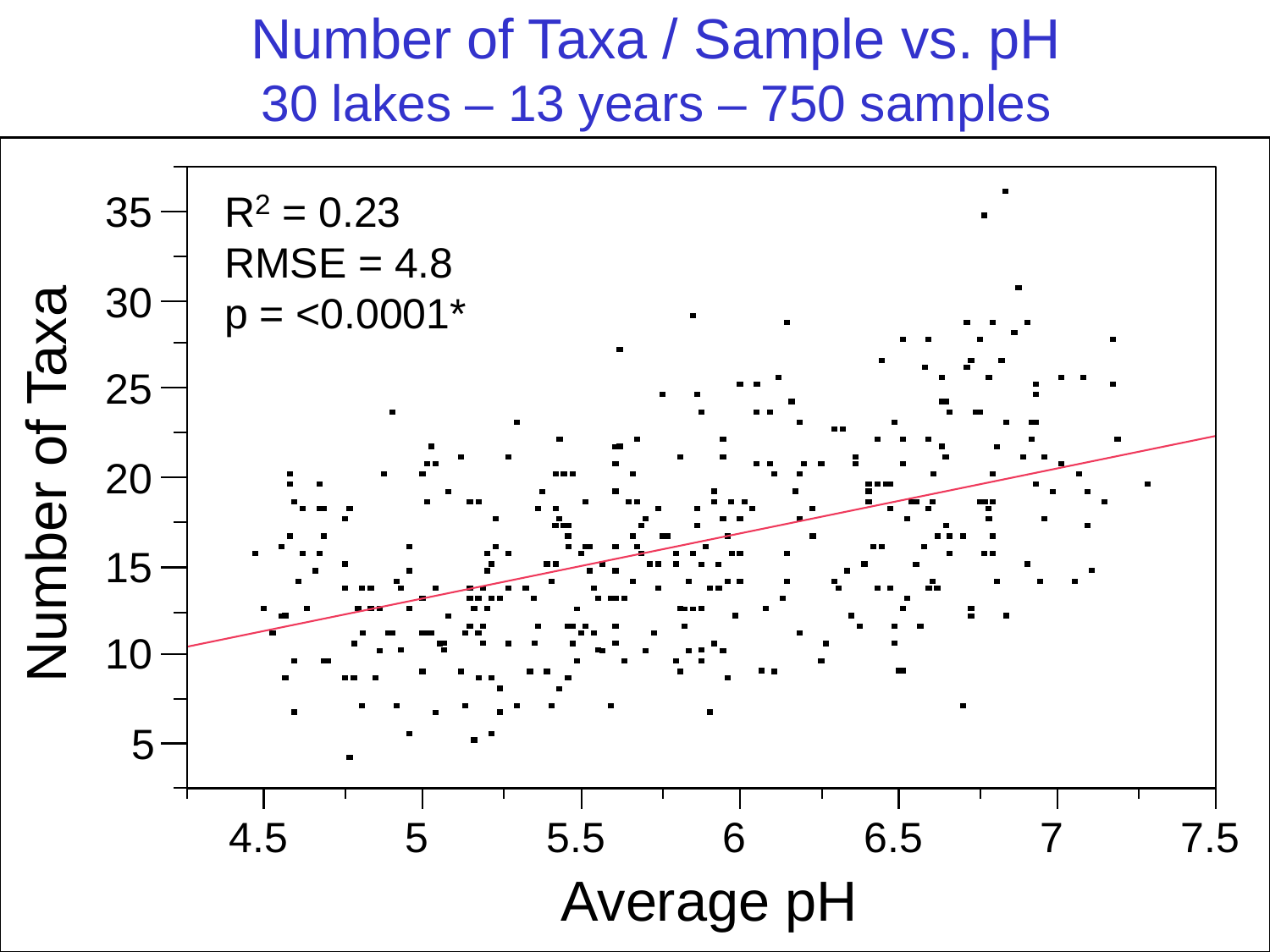

#### **Number of Algal Taxa By Algal Class**

#### **Number of Algal Taxa By Algal Class**



30 Study lakes – July and August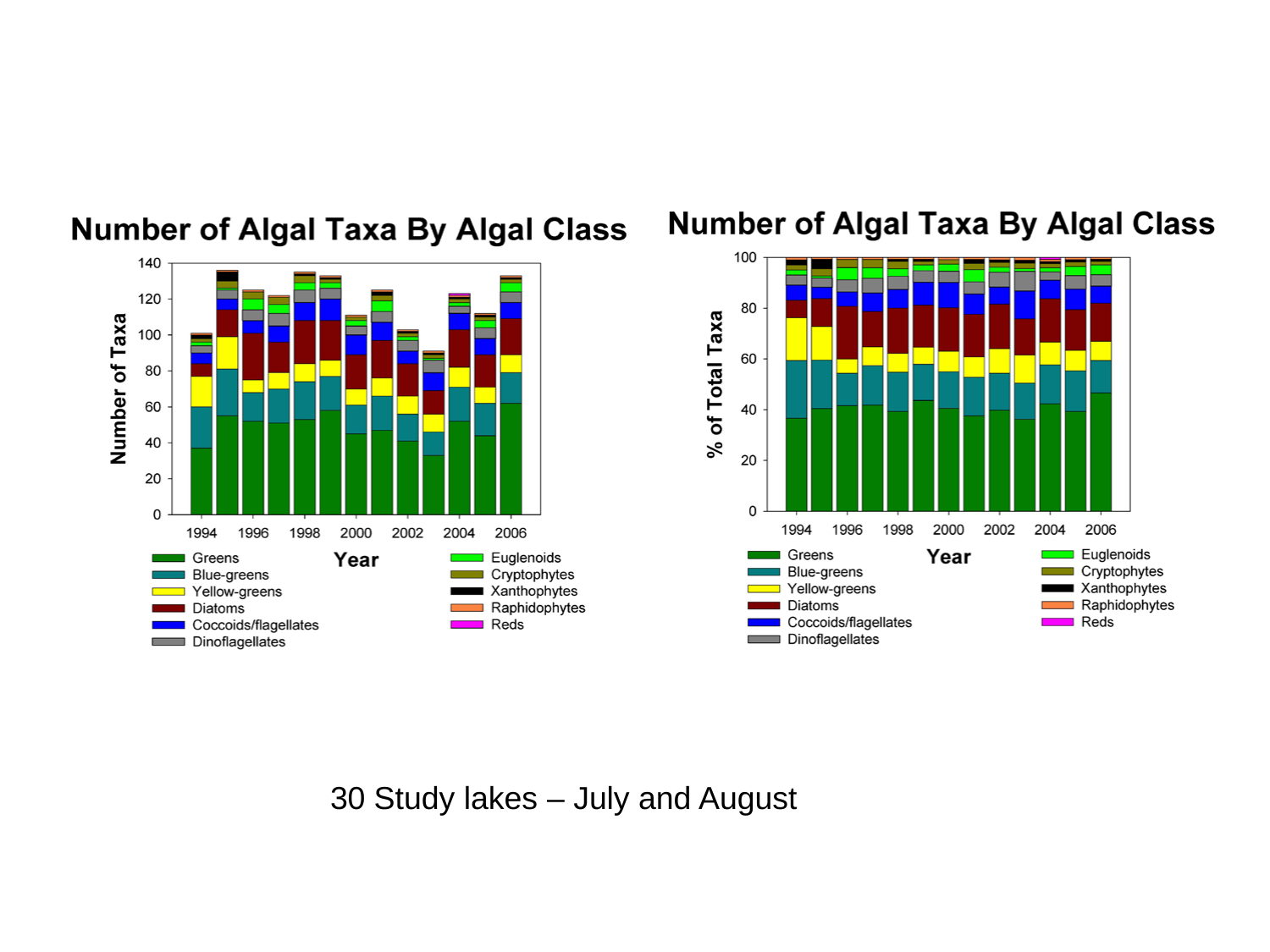### Biovolume of Algal Class vs. Year

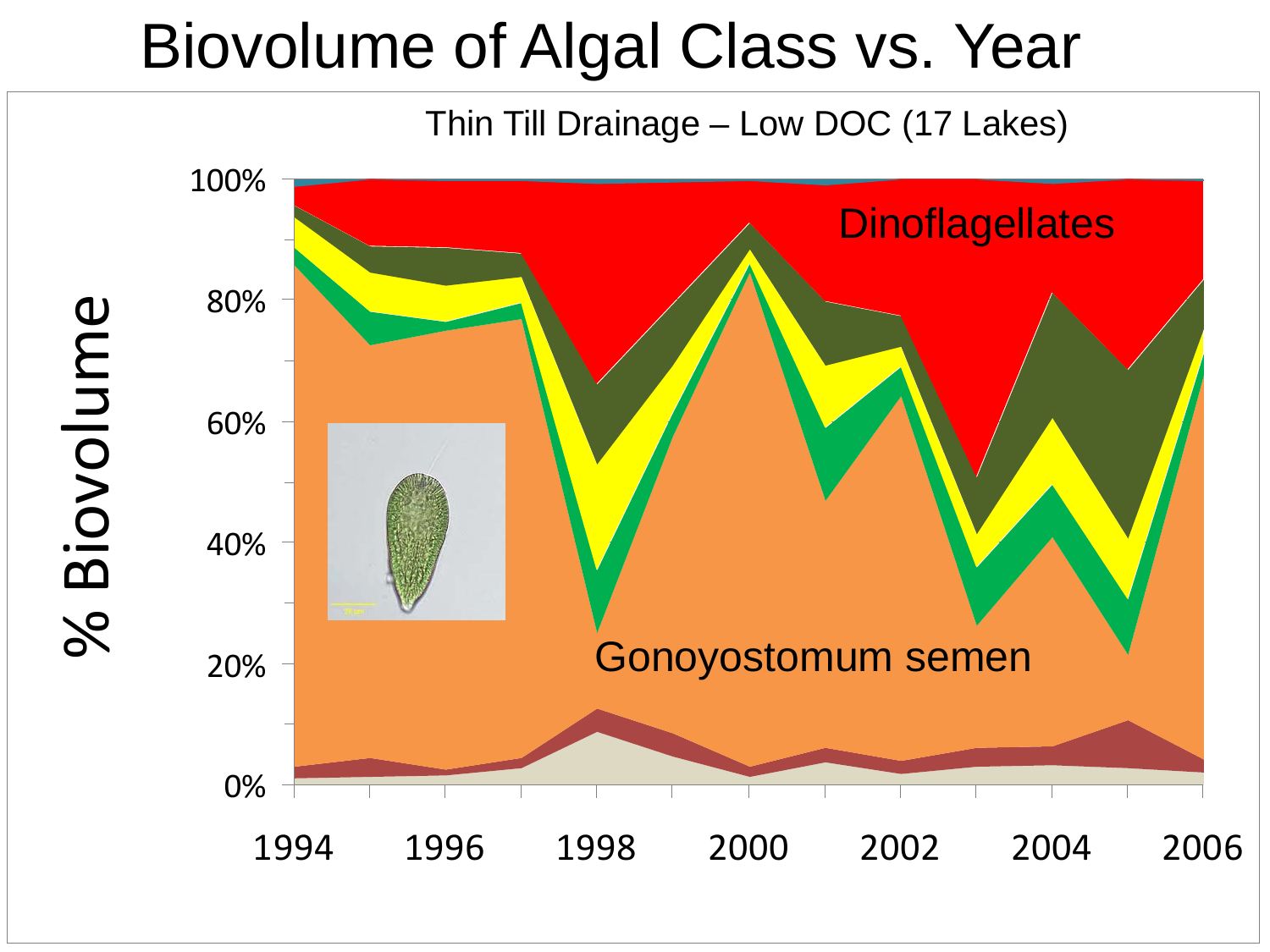





- Increased number of taxa from 1994 to 2006 indicates limited biological recovery
- Proportions of taxa in algal classes and other groups change little
- Individual taxa increased with pH gain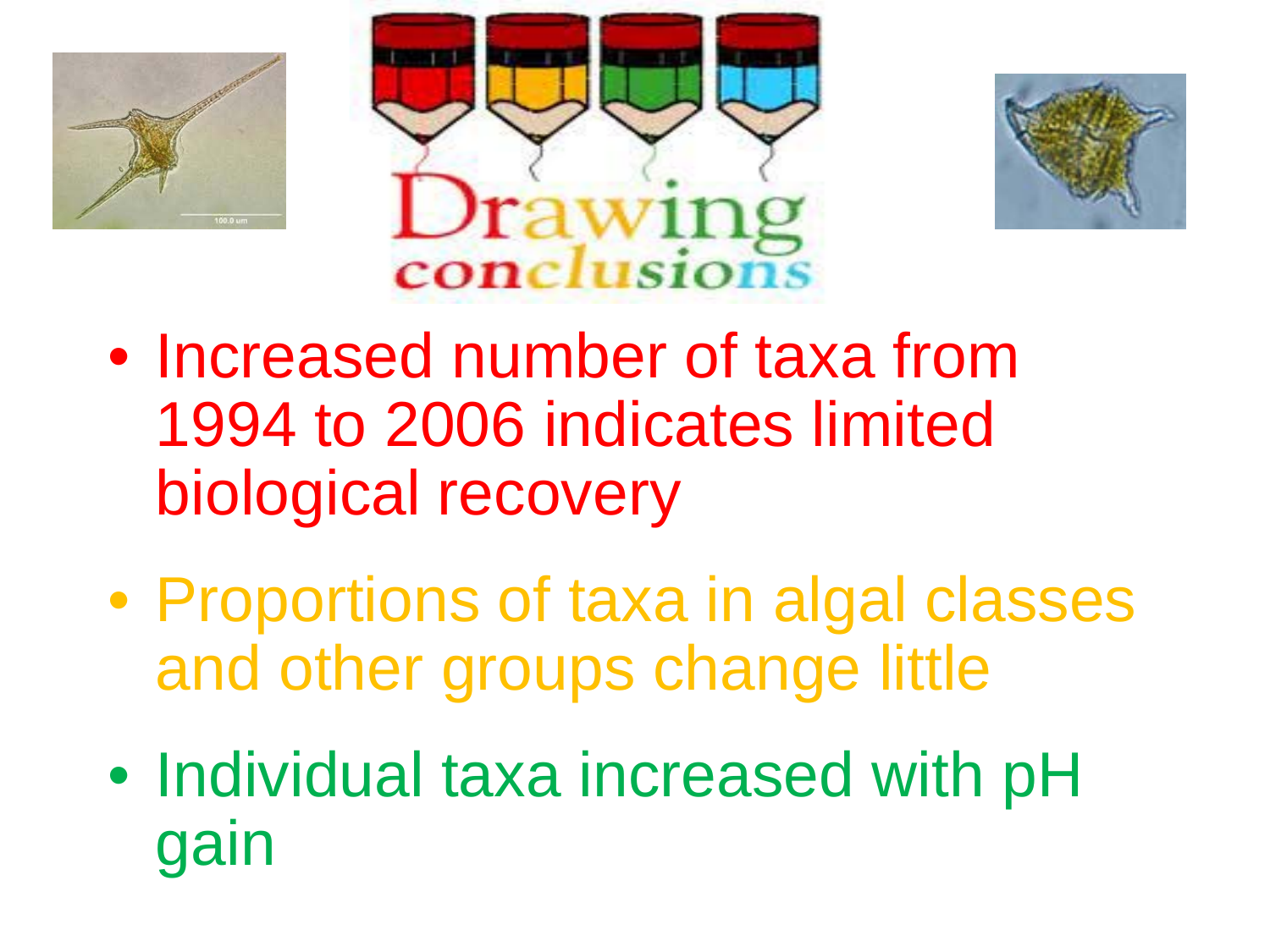

# ASSESSING ZOOPLANKTON RECOVERY

- Should expect increases in the following community variables:
	- Species Richness
	- Species Diversity (Shannon Weaver Index)
	- Community Evenness
- Community variables were assessed by regression analysis VS. pH for each lake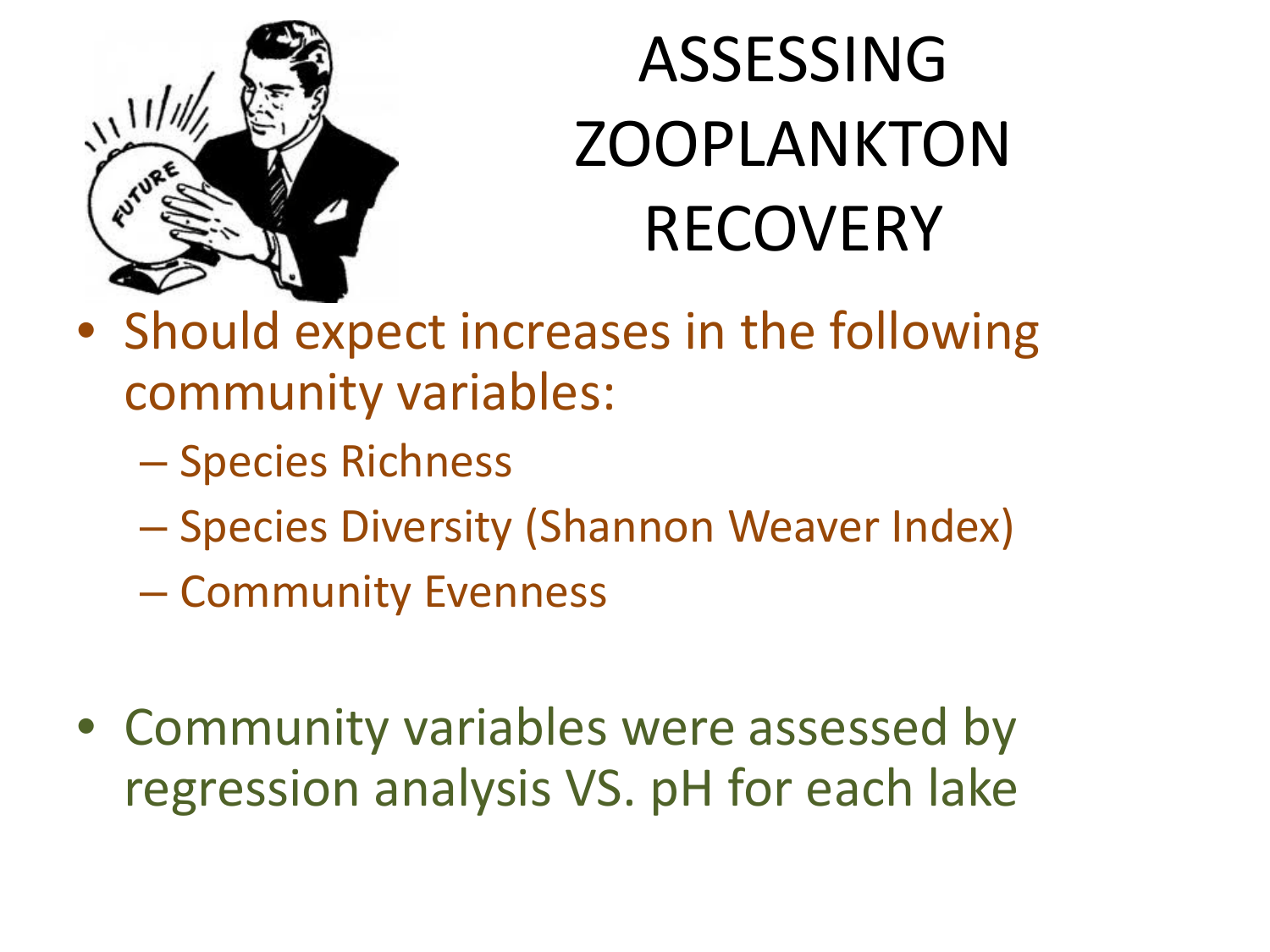

## ASSESSMENT STRATEGY



- Crustaceans and Rotifers were assessed separately
- Lakes were divided into 2 groups
	- Marginally Impacted (Initial pH>5.7-6.4)
		- **Critical Level (pH 6.0)**
	- High-Moderate Impacted (Initial pH 4.5-5.6)
		- Includes extremely and moderately acidified lakes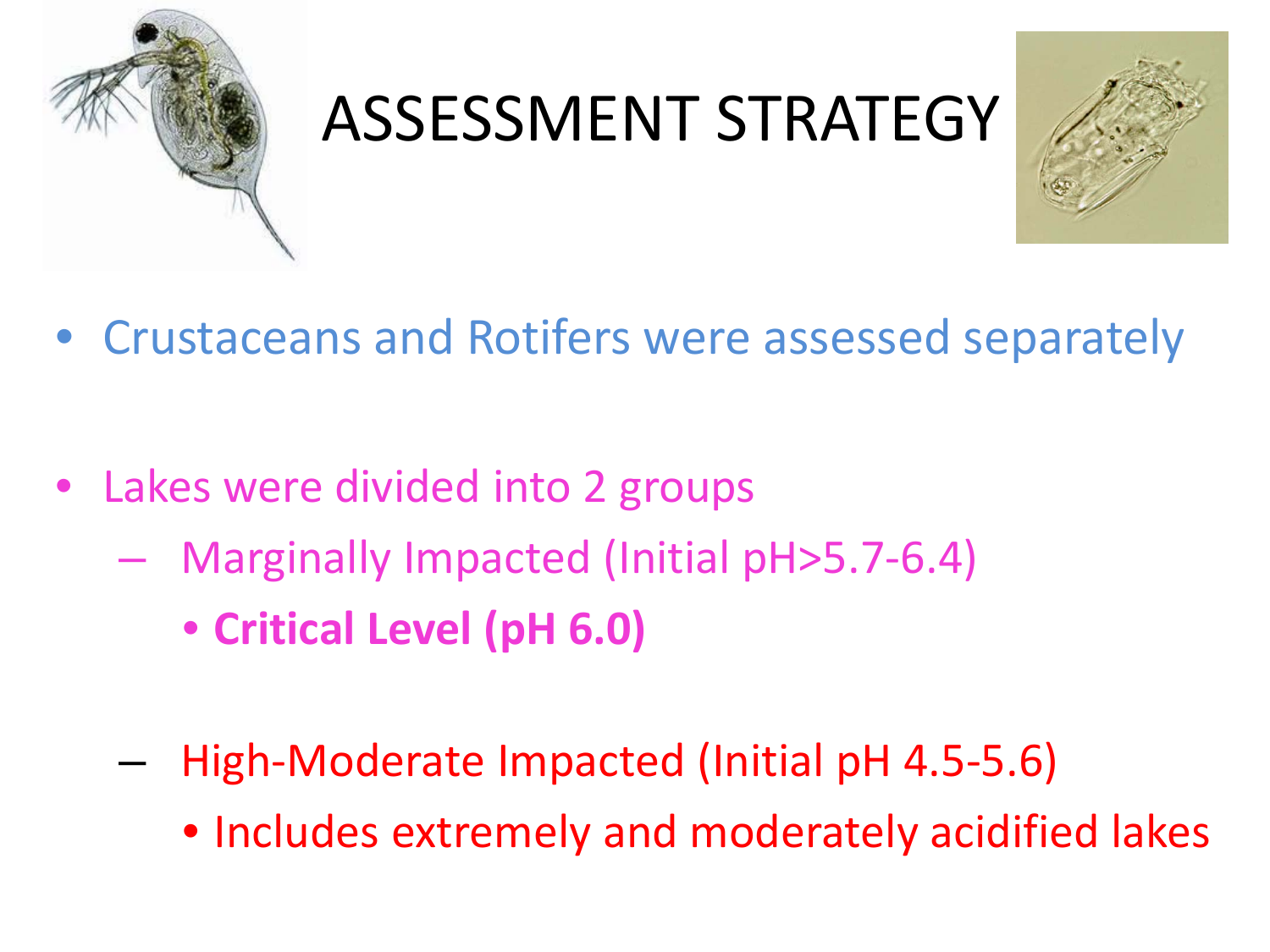### CRUSTACEAN COMMUNITY IMPROVEMENTS IN ACIDIC LAKES

| <b>LAKE</b>                                   | рH   | 1994-96 2004-06<br>рH | $\blacktriangle$ pH | <b>SR</b><br>$p/r^2$ | <b>SD</b><br>$p/r^2$ | EV<br>p / r <sup>2</sup> |
|-----------------------------------------------|------|-----------------------|---------------------|----------------------|----------------------|--------------------------|
| 14 ACIDIC LAKES WITH SIGNIFICANT pH CHANGE    |      |                       |                     |                      |                      |                          |
| <b>Grass</b>                                  | 5.94 | 6.50                  | 0.56                | 0.07 / .27           |                      |                          |
| Limekiln                                      | 6.13 | 6.54                  | 0.41                | 0.06 / .29           | 0.05 / .18           |                          |
| Rondaxe                                       | 6.37 | 6.84                  | 0.47                | 0.02 / .39           |                      |                          |
| <b>M</b> branch                               | 6.41 | 6.72                  | 0.31                | 0.02 / .45           | 0.07 / .28           |                          |
| Round                                         | 4.71 | 5.41                  | 0.70                |                      |                      |                          |
| <b>South</b>                                  | 5.27 | 5.80                  | 0.53                |                      | 0.02 / 0.4           | 0.03 / .38               |
| Dart                                          | 5.50 | 6.05                  | 0.55                |                      |                      |                          |
| Carry                                         | 4.89 | 5.35                  | 0.45                | 0.05 / .482          |                      |                          |
| <b>Big moose</b>                              | 5.33 | 5.74                  | 0.41                |                      |                      |                          |
| M settlement                                  | 5.10 | 5.50                  | 0.40                |                      |                      |                          |
| Queer                                         | 5.55 | 5.91                  | 0.36                |                      | 0.02 / .41           | 0.03 / .35               |
| <b>Brooktrout</b>                             | 5.17 | 5.53                  | 0.35                |                      |                      |                          |
| West                                          | 5.23 | 5.54                  | 0.31                |                      |                      |                          |
| Jockeybush                                    | 5.26 | 5.58                  | 0.32                |                      | 0.04 / .33           | .07 / .27                |
| 12 ACIDIC LAKES WITH NO SIGNIFICANT pH CHANGE |      |                       |                     |                      |                      |                          |
| Sagamore                                      | 6.10 | 6.57                  | 0.47                | 0.04 / .33           | 0.03 / .38           |                          |
| <b>Wheeler</b>                                | 6.27 | 6.55                  | 0.28                |                      |                      |                          |
| Raquette                                      | 6.20 | 6.39                  | 0.19                |                      |                      |                          |
| Squaw                                         | 5.97 | 6.00                  | 0.03                |                      |                      |                          |
| 'G'                                           | 5.68 | 5.97                  | 0.28                |                      |                      |                          |
| Constable                                     | 4.95 | 5.20                  | 0.24                |                      |                      |                          |
| Willy's                                       | 4.82 | 4.96                  | 0.14                |                      |                      |                          |
| Squash                                        | 4.49 | 4.61                  | 0.12                |                      |                      |                          |
| <b>North</b>                                  | 5.35 | 5.47                  | 0.12                |                      |                      |                          |
| Loon hollow                                   | 4.66 | 4.76                  | 0.11                |                      | 0.02 / .39           |                          |
| Long                                          | 4.61 | 4.64                  | 0.03                |                      |                      |                          |
| Indian                                        | 5.19 | 5.02                  | $-0.18$             |                      |                      |                          |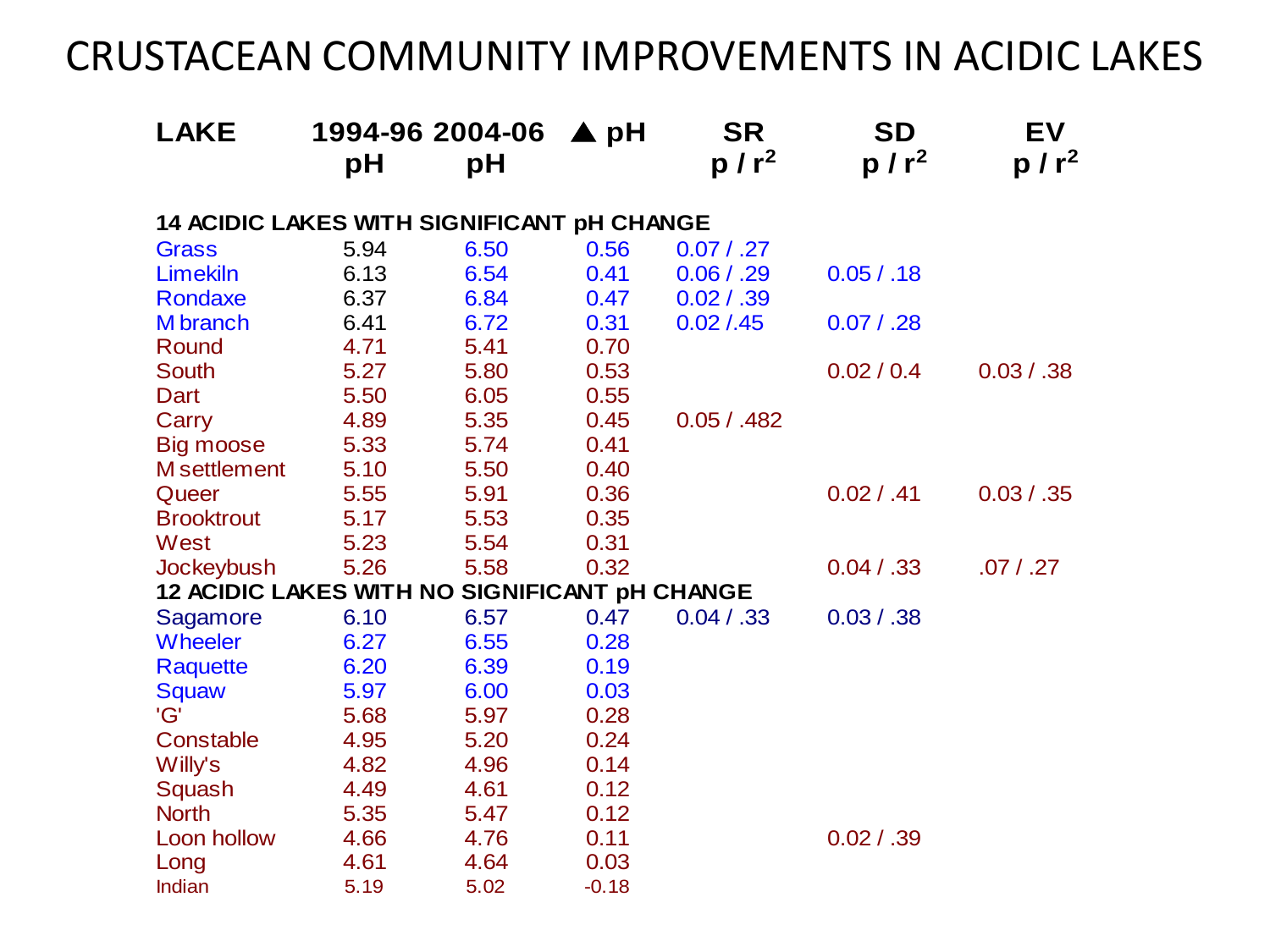### ROTIFER COMMUNITY IMPROVEMENTS IN ACIDIC LAKES

| <b>LAKE</b>                                       | 1994-96<br>рH | 2004-06<br>pH | ▲ pH    | <b>SR</b><br>$p/r^2$ | <b>SD</b><br>$p/r^2$ | EV<br>$p/r^2$ |  |  |  |  |  |
|---------------------------------------------------|---------------|---------------|---------|----------------------|----------------------|---------------|--|--|--|--|--|
|                                                   |               |               |         |                      |                      |               |  |  |  |  |  |
| <b>14 ACIDIC LAKES WITH SIGNIFICANT pH CHANGE</b> |               |               |         |                      |                      |               |  |  |  |  |  |
| Grass                                             | 5.94          | 6.50          | 0.56    |                      |                      |               |  |  |  |  |  |
| <b>Limekiln</b>                                   | 6.13          | 6.54          | 0.41    | 0.0003 / .70         |                      |               |  |  |  |  |  |
| Rondaxe                                           | 6.37          | 6.84          | 0.47    |                      | 0.05 / .30           |               |  |  |  |  |  |
| <b>M</b> branch                                   | 6.41          | 6.72          | 0.31    |                      |                      |               |  |  |  |  |  |
| Round                                             | 4.71          | 5.41          | 0.70    | 0.0005 / .68         | 0.009 / .48          |               |  |  |  |  |  |
| <b>South</b>                                      | 5.27          | 5.80          | 0.53    | 0.0003 / .70         | 0.04 / .35           |               |  |  |  |  |  |
| Dart                                              | 5.50          | 6.05          | 0.55    |                      |                      |               |  |  |  |  |  |
| Carry                                             | 4.89          | 5.35          | 0.45    |                      |                      |               |  |  |  |  |  |
| Big moose                                         | 5.33          | 5.74          | 0.41    | 0.004 / .53          | 0.0003 / .71         | 0.002 / .69   |  |  |  |  |  |
| <b>M</b> settlement                               | 5.10          | 5.50          | 0.40    |                      |                      |               |  |  |  |  |  |
| Queer                                             | 5.55          | 5.91          | 0.36    | 0.002 / .61          | 0.09 / .24           |               |  |  |  |  |  |
| <b>Brooktrout</b>                                 | 5.17          | 5.53          | 0.35    |                      | 0.04 / .33           |               |  |  |  |  |  |
| West                                              | 5.23          | 5.54          | 0.31    |                      |                      |               |  |  |  |  |  |
| Jockeybush                                        | 5.26          | 5.58          | 0.32    |                      |                      |               |  |  |  |  |  |
| 12 ACIDIC LAKES WITH NO SIGNIFICANT pH CHANGE     |               |               |         |                      |                      |               |  |  |  |  |  |
| Sagamore                                          | 6.10          | 6.57          | 0.47    | 0.001 / .60          | 0.09 / .24           |               |  |  |  |  |  |
| Wheeler                                           | 6.27          | 6.55          | 0.28    |                      |                      |               |  |  |  |  |  |
| Raquette                                          | 6.20          | 6.39          | 0.19    |                      |                      |               |  |  |  |  |  |
| Squaw                                             | 5.97          | 6.00          | 0.03    |                      |                      |               |  |  |  |  |  |
| 'G'                                               | 5.68          | 5.97          | 0.28    |                      | 0.035 / .35          |               |  |  |  |  |  |
| Constable                                         | 4.95          | 5.20          | 0.24    |                      |                      |               |  |  |  |  |  |
| Willy's                                           | 4.82          | 4.96          | 0.14    |                      |                      |               |  |  |  |  |  |
| Squash                                            | 4.49          | 4.61          | 0.12    |                      |                      |               |  |  |  |  |  |
| <b>North</b>                                      | 5.35          | 5.47          | 0.12    |                      | 0.008 / .49          | 0.03 / .31    |  |  |  |  |  |
| Loon hollow                                       | 4.66          | 4.76          | 0.11    |                      |                      |               |  |  |  |  |  |
| Long                                              | 4.61          | 4.64          | 0.03    |                      |                      |               |  |  |  |  |  |
| <b>Indian</b>                                     | 5.19          | 5.02          | $-0.18$ |                      |                      |               |  |  |  |  |  |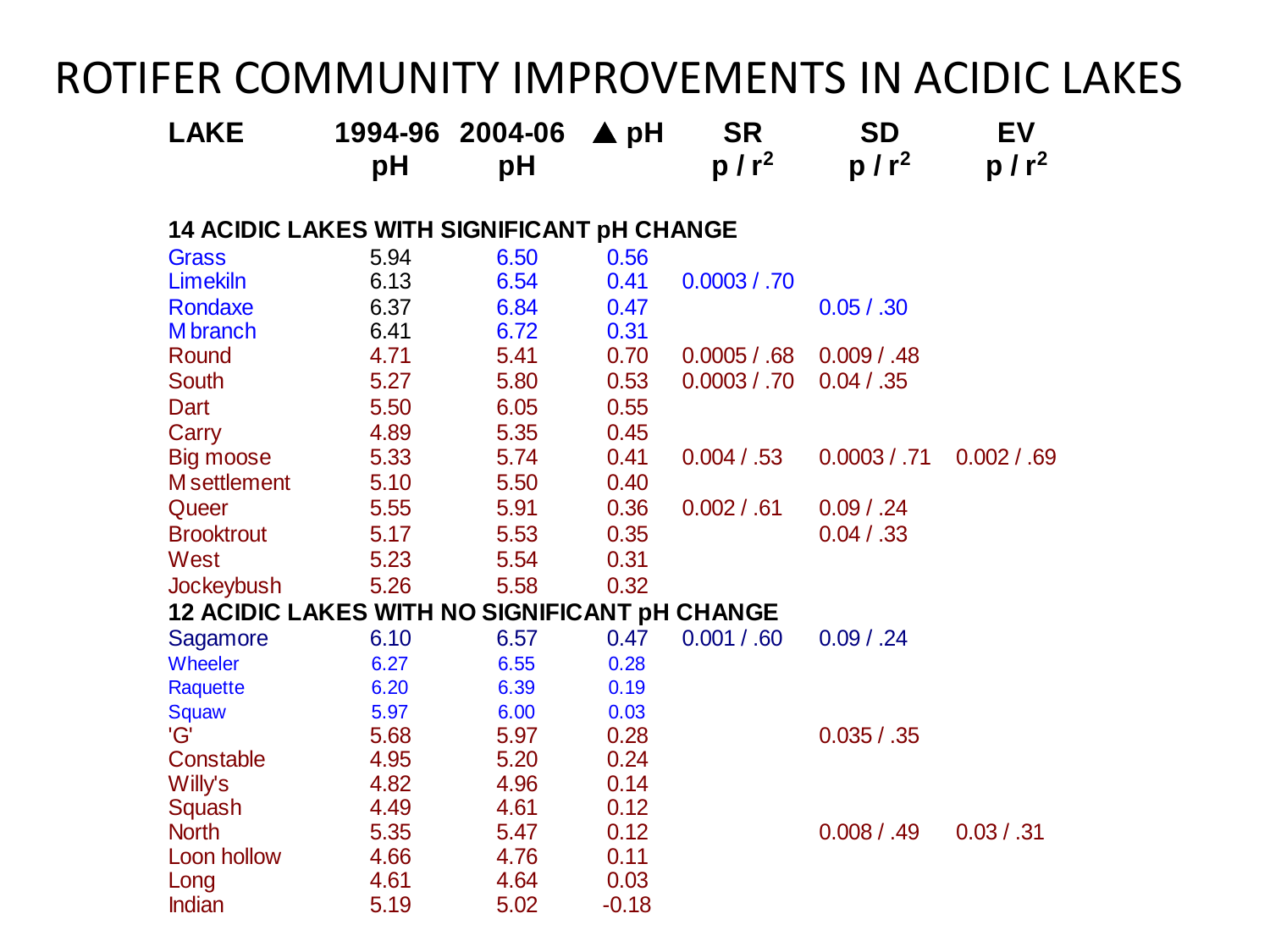

# RESULTS SUMMARY

- Biotic improvements were generally limited to lakes with significant pH improvement.
	- SR Crustaceans (6) & Rotifers (6)
	- SD & EV Crustaceans (10) & Rotifers (11)
- Improvements in crustaceans were essentially limited to marginally impacted lakes and were weak compared to rotifers.
- Improvements in rotifers occurred mostly in the acidic lakes and were stronger than that of crustaceans
- Recovery in the rotifer community probably precedes that of the crustacean community.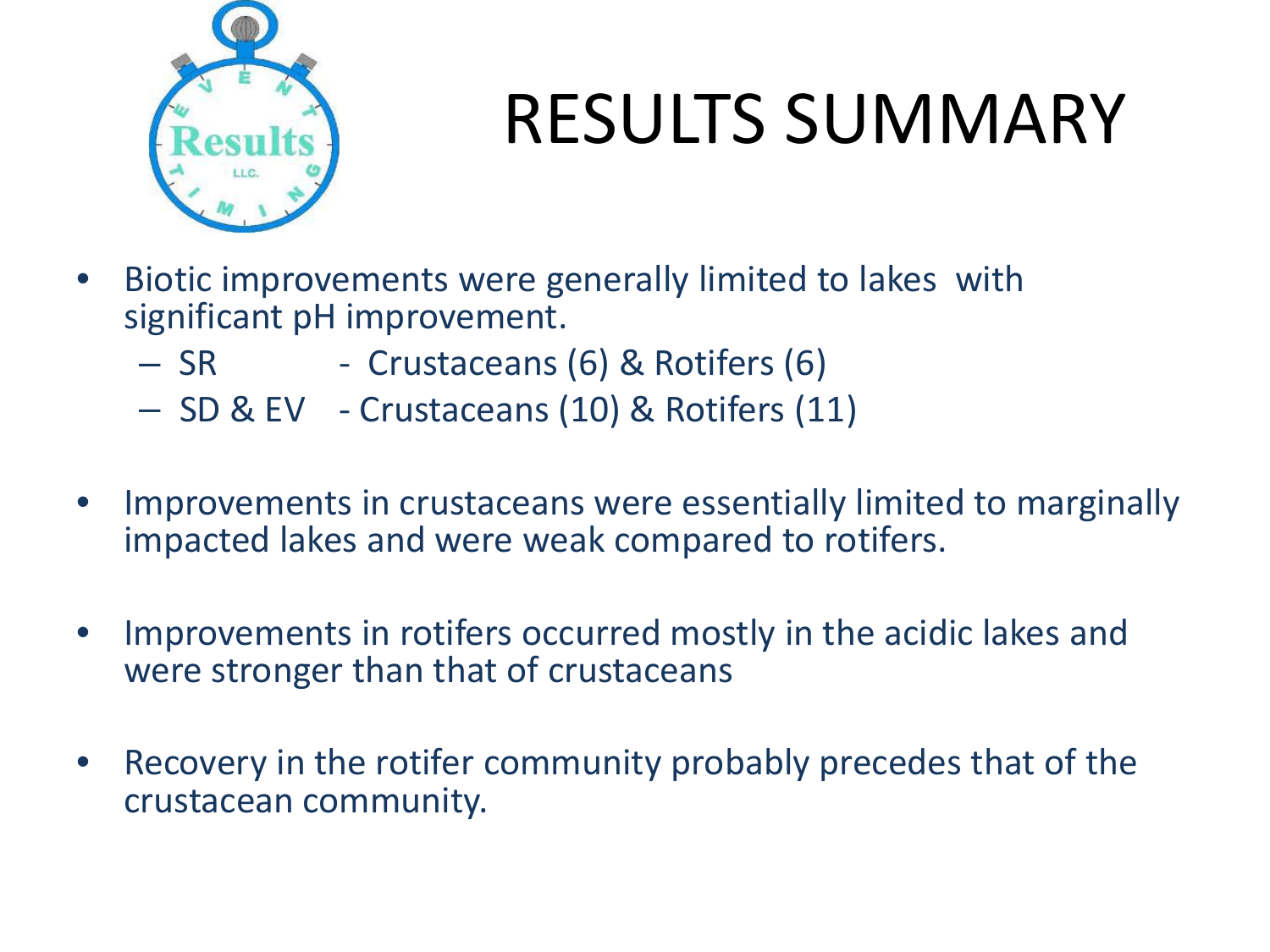# CONCLUSIONS

- Chemical recovery was limited
	- Only 1 initially acidic lakes exceeded pH 6.0 at end
	- 9 of 21 initially acidic lakes remained <pH 5.6
- Biotic recovery was incomplete
	- Phytoplankton show taxa increase over time, but community variables as yet unknown
	- initially acidic lakes (< pH 5.6) with pH improvement
		- species richness increases for rotifers in 3/10 lakes
		- and only 1/10 for crustaceans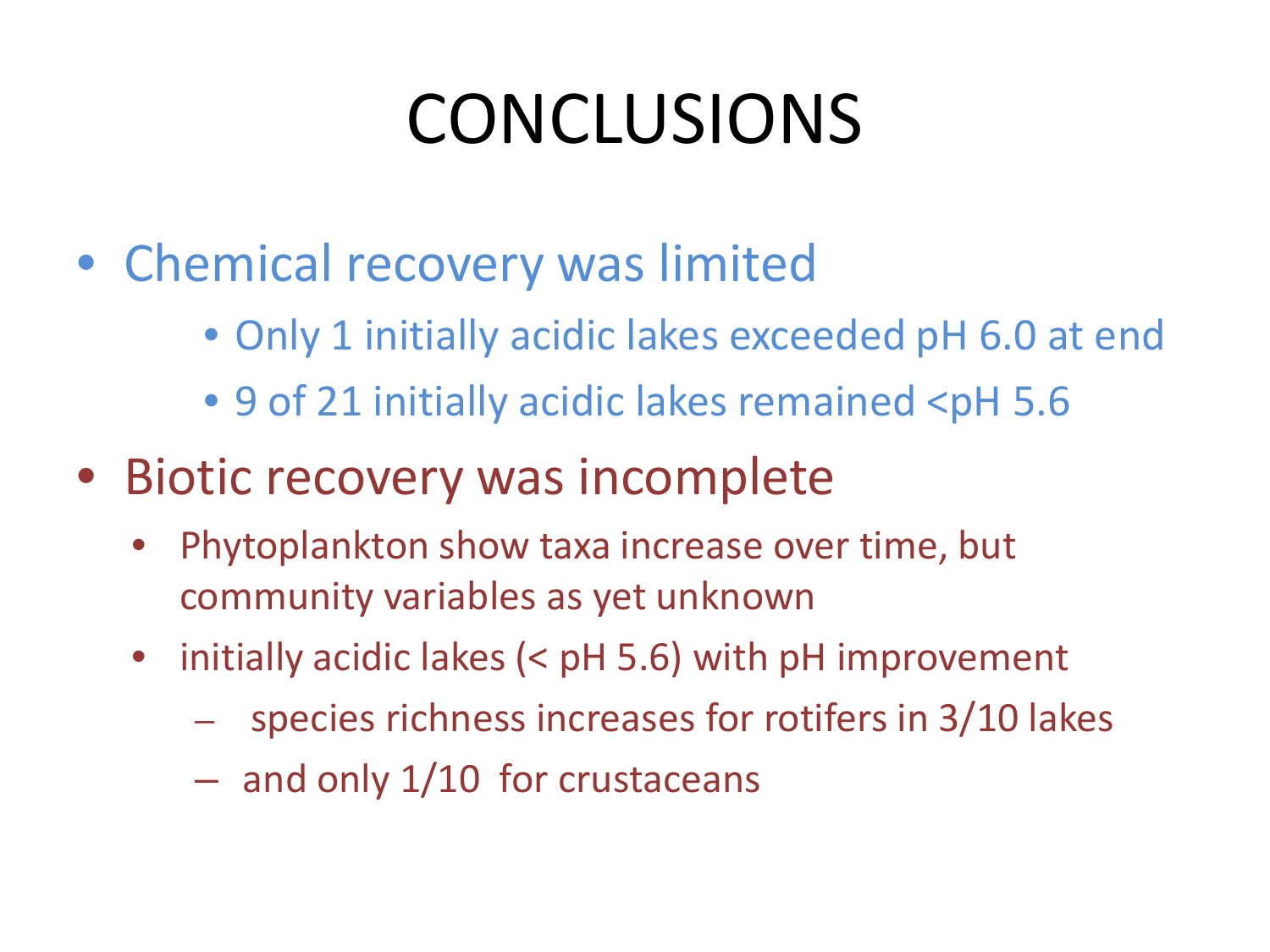### NYSERDA EXTENSION

**ANNUAL AVERAGE pH OF 16 LAKE SUBSET OF 30 AEAP LAKES**